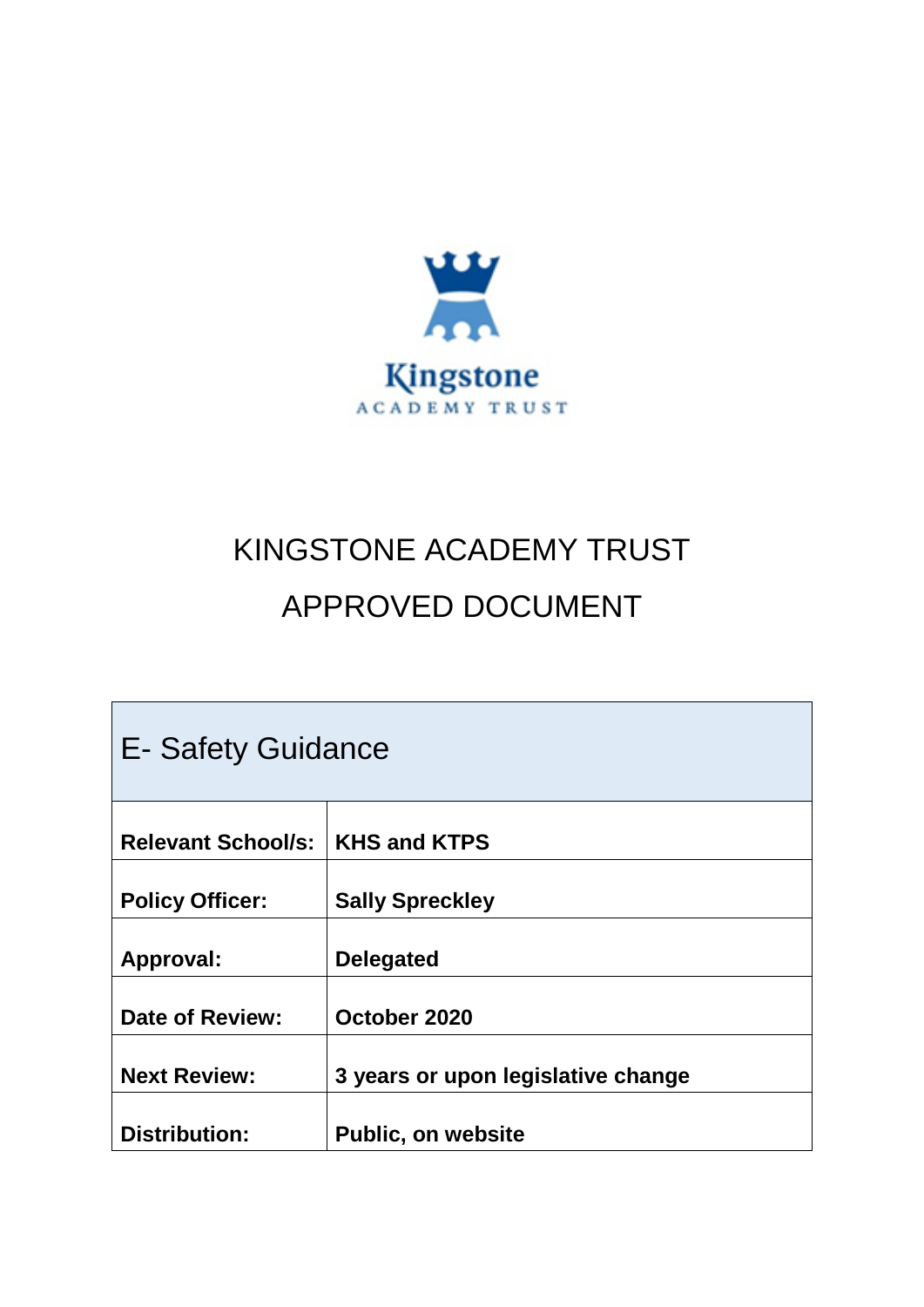# **1. Introduction**

E-Safety is essentially about creating a safe environment when using ICT; this includes the use of the internet and social networking sites. One of the key risks of using the internet, email or instant messaging services is that young people may be exposed to inappropriate material.

This policy is intended to outline the Academy's approach to preventing online safeguarding issues, including cyber bullying and sexting, as well as detailing how we respond to e-safety issues when they emerge. This may be exposure to material that is pornographic, hateful or violent in nature; that encourages activities that are dangerous or illegal; or that is just age inappropriate or biased.

# **2. Definition**

#### **This policy is closely related to the guidance contained in:**

 Keeping Children Safe In Education – statutory guidance to schools and colleges (DfE latest update)

The Prevent Duty – departmental advice for schools and childcare providers with regard to Radicalisation via the internet and social media (DfE June 2015)

#### **This policy should be read alongside the:**

- KAT Safeguarding Policy
- Behaviour Policy and Anti-Bullying Appendix
- Staff Code of Conduct
- Whistleblowing Policy

## **3. Aims**

Our aim is to provide clear guidelines and information to students, their parents and staff about how to keep young people safe and by dealing rapidly with any emerging concerns through a consistent approach. This will involve close communication with parents and where necessary, liaison with Children's Services, the Police and other relevant agencies.

Education is the key to minimising the online risks to students. Responsible use of the internet, including social networking will be discussed through PSHE lessons, assemblies and form time sessions are used regularly to educate students on appropriate online behaviour covering use in school and outside of school.

#### **3.1 E- Safety**

- The Academy will work in partnership with parents, the DfE, the Police and the Network Service Provider to ensure systems to protect students are reviewed and improved
- The Network Manager will oversee regular checks to ensure that the filtering methods used are appropriate, effective and reasonable.
- If filtered websites need to be used by staff, they must inform the Network Manager to have them unblocked for a set period of time
- The Academy may invite external agencies such as the Police to support our e-safety programme, as a way of educating young people further about risk. For child perpetrators, this may involve work which focuses on respecting themselves and others.
- The Academy will address the following:
	- cyber bullying and sexting, with specific reference to our Anti Bullying Policy;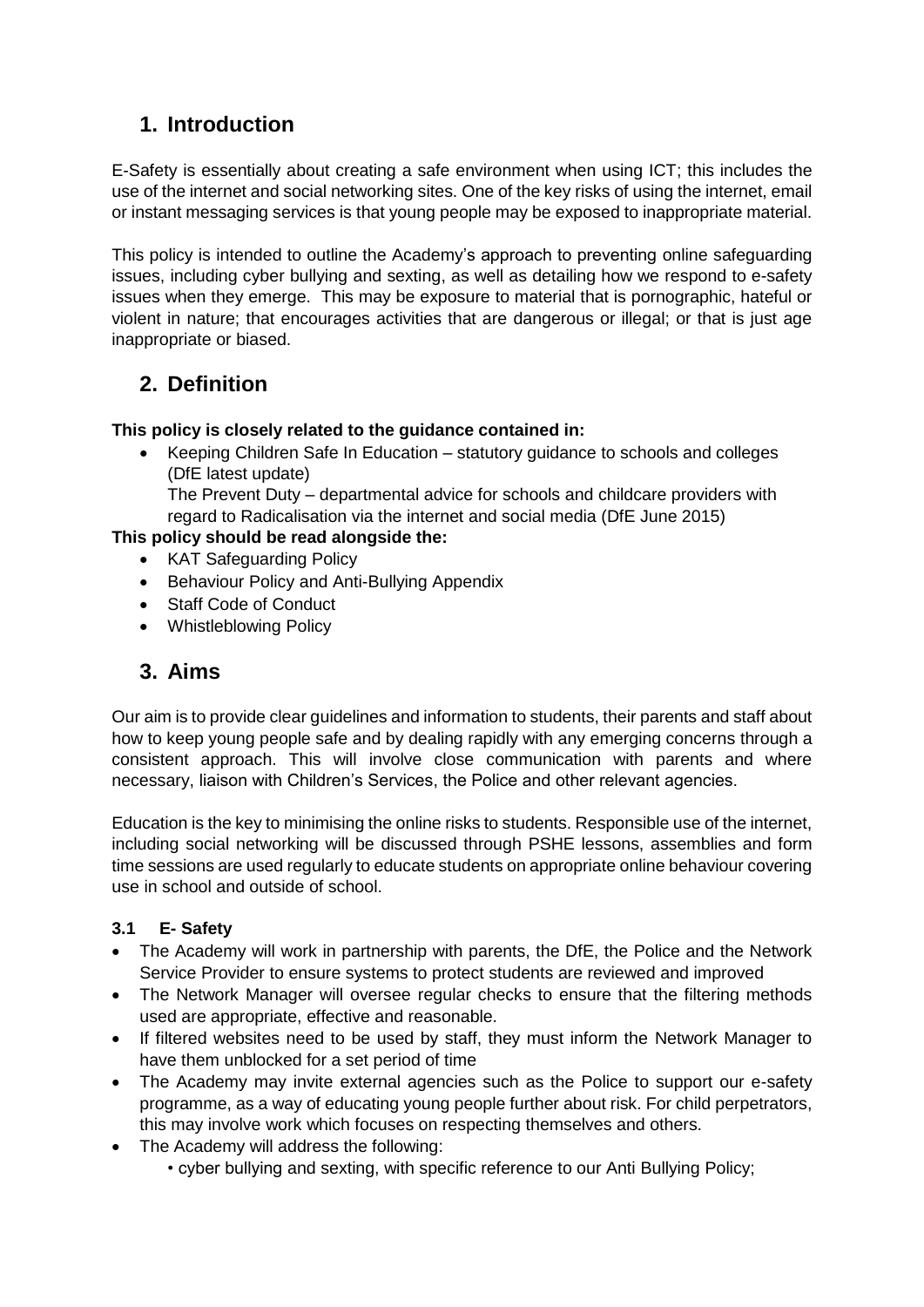• the safe use of social media, including utilising privacy settings and the pitfalls of sharing personal information and photographs;

• the significance and consequences of their online behaviour, including digital footprints, legal sanctions and career prospects;

• online stranger danger, including how to recognise and report suspicious activity;

- Advice and guidance will be sought from The Child Exploitation and Online Protection Centre (CEOP, [http://www.ceop.police.uk/\)](http://www.ceop.police.uk/) which brings together law enforcement officers and specialists from children's charities and industry to tackle online child sexual abuse. CEOP provides a dedicated 24 hour online facility for reporting instances of online child sexual abuse.
- Information will be provided to parents and carers via the school website which will address safety issues associated with social media and online communities. These articles outline the measures parents can take to educate and protect their children at home as well as informing them of the Academy's approach in terms of prevention and response to concerns.
- An e-safety audit will be carried out regularly. ( see Appendix 1)

#### **3.2 Guided Educational Use**

- The curriculum requires students to learn how to locate, retrieve and exchange information using ICT.
- Curriculum internet use will be planned, task orientated and educational within a regulated and managed environment.
- Students will be taught what is acceptable and what is not acceptable and given clear learning objectives when using the Internet
- Students will be taught to be critically aware of the materials they read and shown how to validate information before accepting its accuracy
- Students will be taught to acknowledge the source of information and to respect copyright when using Internet material in their own work.
- Any user discovering unsuitable sites must report the address and content to a teacher or the Designated Child Protection Officer as appropriate

#### **3.3 Internet Access**

- The Academy will maintain an up to date record of all staff and students who are granted Internet access
- All Internet access is monitored and recorded using electronic means
- Inappropriate use of the Internet will be dealt with in accordance with the Academy's Behaviour Policy
- Pupils may only use approved email accounts on the Academy system
- Access in Academy to external personal email accounts will be blocked for all students
- Pupils must immediately tell a teacher if they receive offensive email
- Pupils must not reveal details such as address/telephone number of themselves or others or arrange to meet anyone in email communication
- Email sent to an external organisation should be carefully written and authorised by a teacher before sending
- The use of computer systems without permission or for inappropriate purposes could constitute a criminal offence under the Computer Misuse Act 1990

#### **3.3 Academy Website Content**

• The point of contact on the website will be the Academy address, email and telephone number. Staff and students' home information will not be published.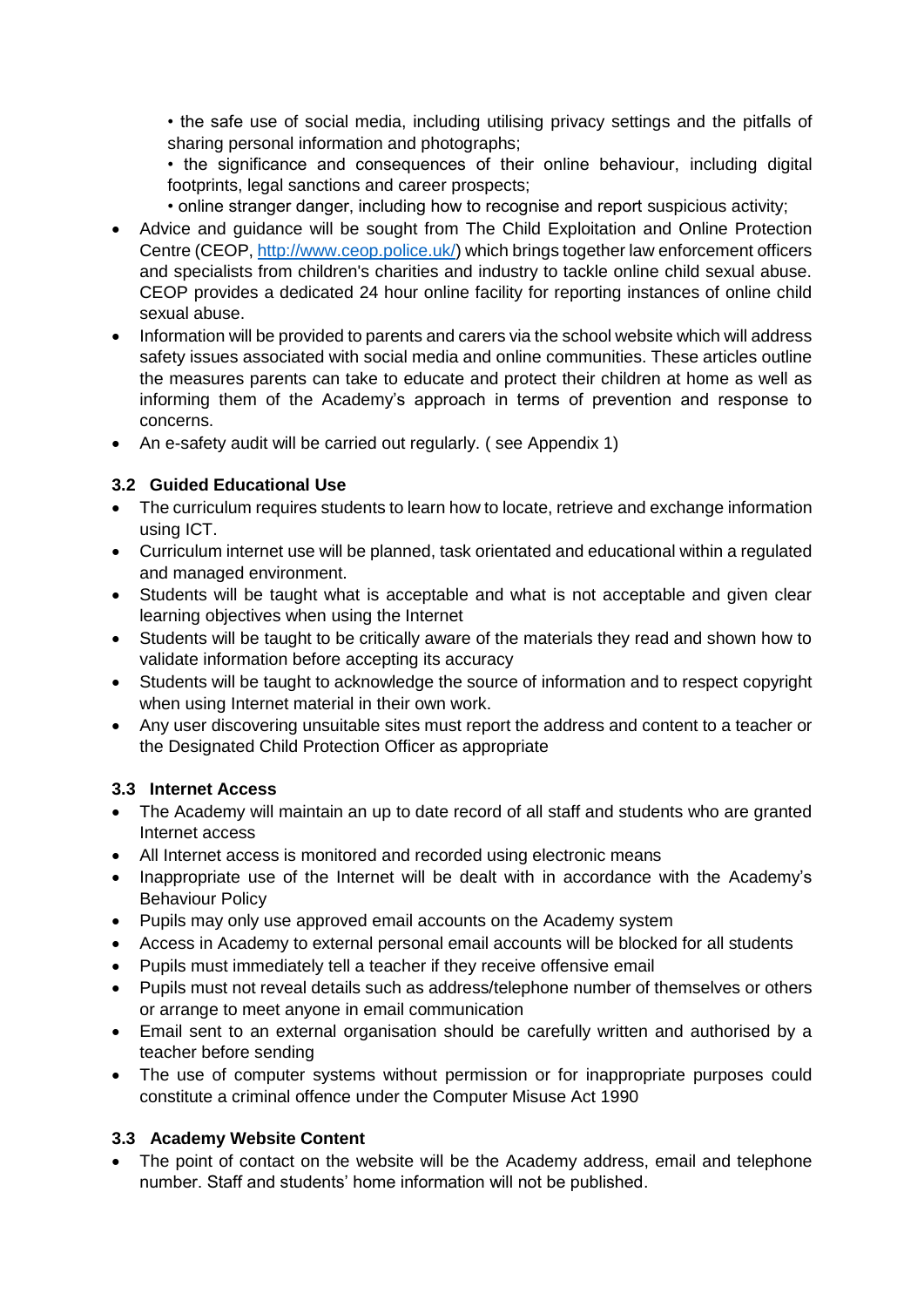- Use of photographs showing students and students' names will not be used on the website without parental consent (KAT is GDPR compliant)
- The copyright of all material will be held by the Academy or be attributed to the owner where permission to reproduce has been obtained

#### **3.4 Social Media**

- Students will not be allowed access to public or unregulated chat rooms, social networking sites and forums
- Students may only use regulated sites this use will be supervised whenever possible, and the importance of safety will be emphasised

#### **3.5 Mobile Phones**

 Mobile phones are not permitted to be seen in school during the school day unless directed by a member of staff (ref. School Rules)

### **4. Responsibilities**

#### **4.1 All Stakeholders**

It is the responsibility of all members of our school community, including teaching and nonteaching staff, governors, volunteers and students, to prevent and tackle e-safety issues. In line with the KAT Safeguarding Policy, all e-safety concerns should be shared at the earliest opportunity with the DSL or Deputy DSL and in any case before the end of the school day.

- Students will be instructed in responsible and safe internet use before being granted access
- Staff training in safe and responsible internet use and on the contents of this policy will be provided as required
- A partnership approach with parents will be encouraged, with relevant information on issues covered by this policy made available
- Cases of internet misuse and other disciplinary breaches related to the policy will be dealt with through the Academy's Behaviour for Learning Policy, and Safeguarding Policy, as appropriate. In cases of potential radicalisation/extremism The Prevent Duty will be implemented and could involve referral of individuals to the Prevent Duty Delivery Board and the Channel Panel (after consultation with HSCB and Police)
- Any complaints associated with the application of this policy will be dealt with through the Academy's Complaints Procedure

#### **4.2 The Executive Headteacher**

It is the responsibility of the Executive Headteacher to ensure that e-safety concerns are monitored and that staff remain appropriately trained to respond to such concerns. It is also the responsibility of the Executive Headteacher to ensure that preventative work is ongoing with students and that awareness raising among parents is ongoing.

#### **4.3 The Designated Safeguarding Lead (DSL)**

- The DSL is responsible for ensuring that technical staff are aware of what constitutes an e-safety concern which it would be necessary to report.
- The DSL will report regularly to the safeguarding governor on incidents of e-safety concerns and the subsequent actions and outcomes within the Academy.
- Breaches to our Academy network protocols will be dealt with rapidly by our network manager in liaison, where appropriate, with the DSL and/or other relevant pastoral leaders.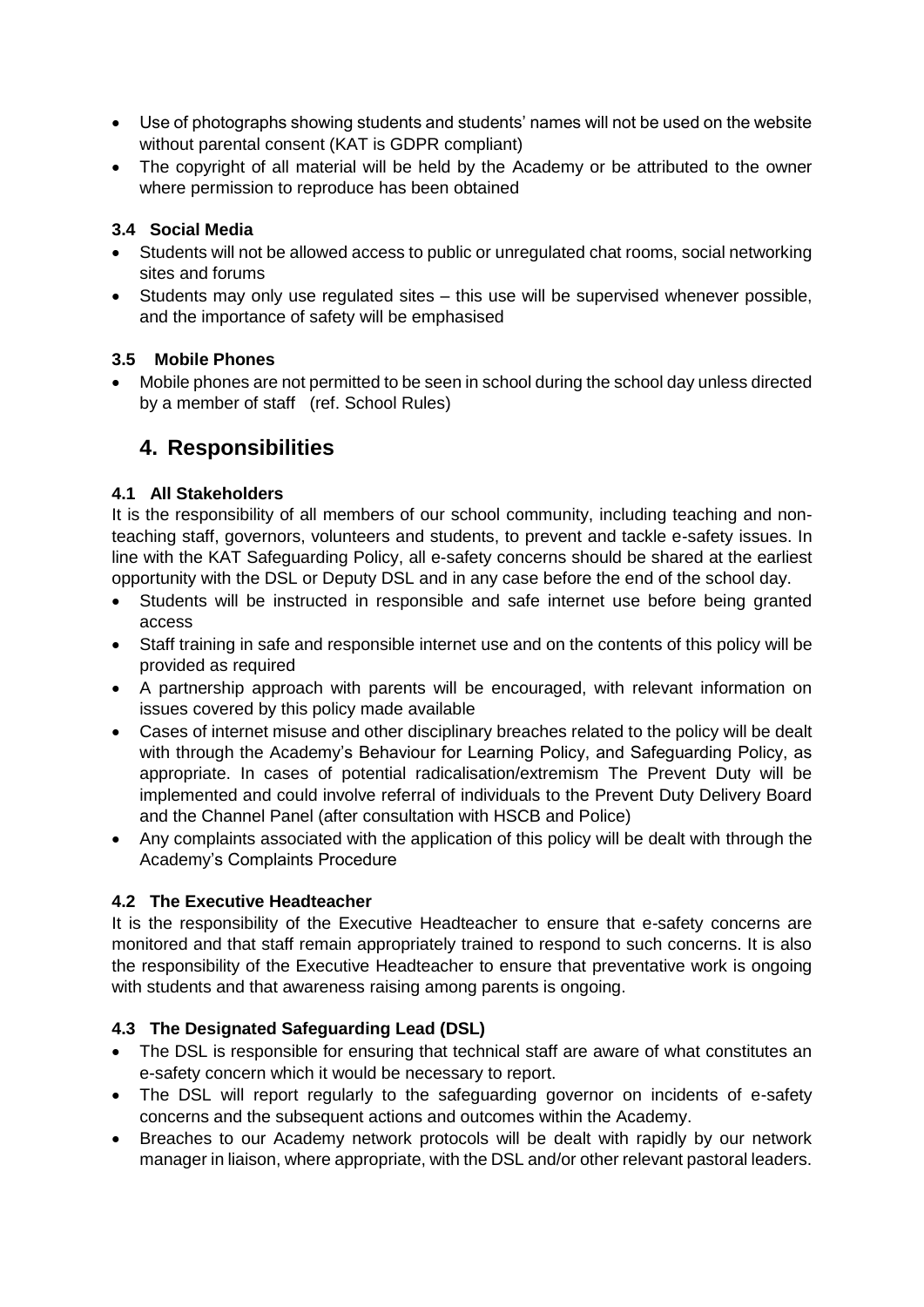- Where the Academy receives information of a safeguarding nature concerning online activity which has taken place outside school, the Academy is equally committed to engaging with the students concerned and their parents to resolve the situation.
- Where we feel there is an ongoing risk to a young person, Children's Services and occasionally the Police, may be contacted to provide further support.
- Where it is felt that an ongoing risk is not a concern, the Academy is likely, usually following advice from Children's Services, to deal with the issues directly with students and their parents. This may involve meetings with students and parents whereby boundaries/ restrictions to internet access may be imposed.

#### **4.4 Staff**

All staff are made aware that it is a breach of our Code of Conduct to have students as 'friends' on social media and that students and staff members should not communicate via personal telephone or email accounts. Staff are also made aware that their online posts which may bring the Academy into disrepute are not acceptable under the Staff Code of Conduct. which informs all staff of our expectations in terms of protecting their identity and upholding an online presence that is appropriate to their professional position.

# **5. Review**

- Methods to identify, assess and minimise risk will be reviewed regularly
- The Academy's ICT systems will be reviewed regularly with regard to security
- Virus protection will be installed and updated regularly
- Files held on the Academy's network will be regularly checked
- Use of portable media such as memory sticks and CD will be reviewed regularly
- Downloading of unauthorised files will be prohibited, and where possible blocked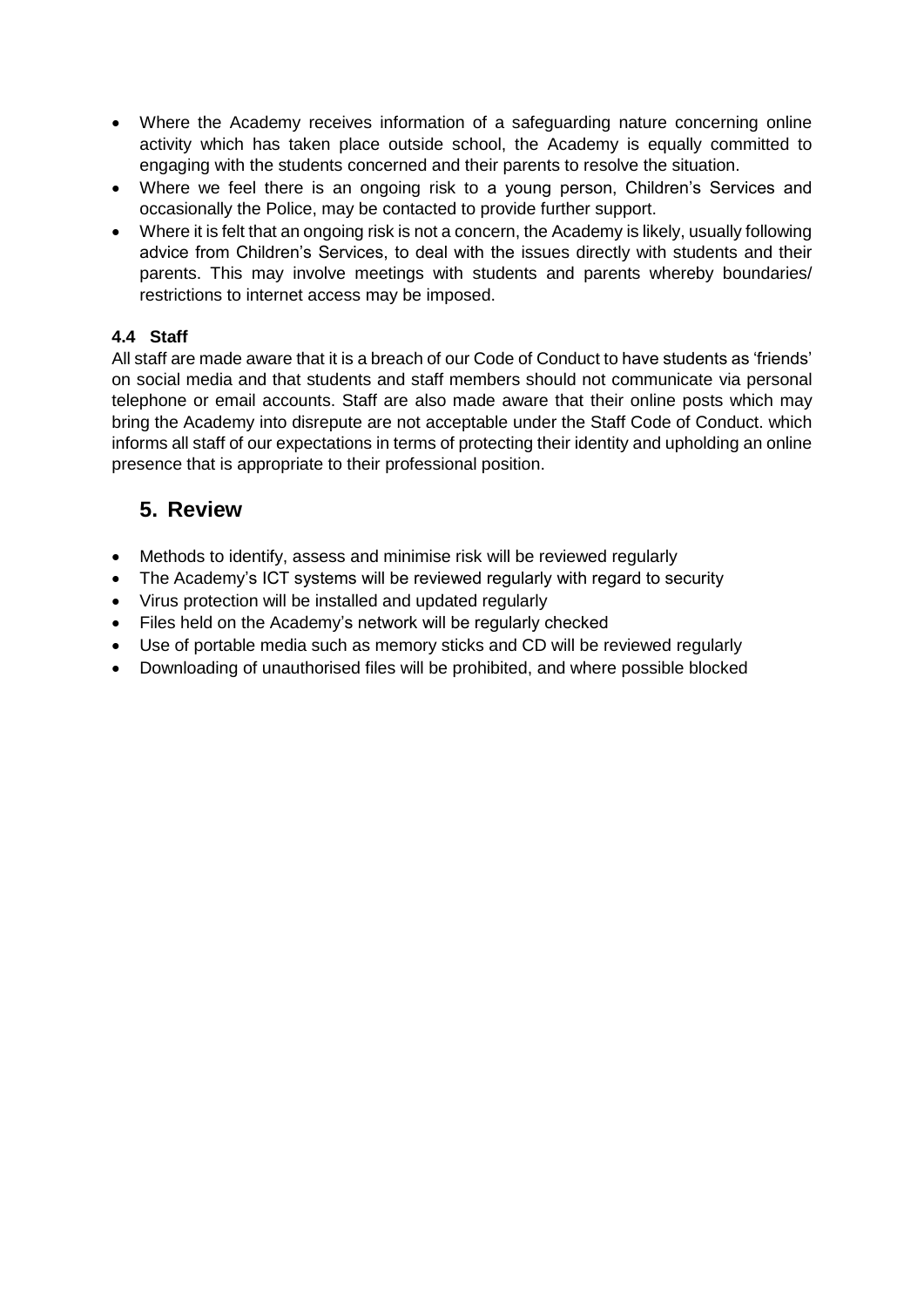# **Appendix 1 KAT e-Safety Audit**

| <b>Completed by:</b>                                                                                                                                                                                                                       | Date:      |        |           |                                                                                                 |
|--------------------------------------------------------------------------------------------------------------------------------------------------------------------------------------------------------------------------------------------|------------|--------|-----------|-------------------------------------------------------------------------------------------------|
| <b>Policy</b>                                                                                                                                                                                                                              | <b>Yes</b> | Partly | <b>No</b> | <b>Evidence and</b><br><b>Comments</b>                                                          |
| The Academy has a set of<br>policies which cover the following:<br>Online Safety; Mobile phones;<br>Use of Images; Social media;<br>Bullying.                                                                                              |            |        |           | E safety Policy<br><b>Safeguarding Policy</b><br><b>School Rules</b><br><b>Behaviour Policy</b> |
| All policies are easily accessible<br>to staff, pupils and parents.                                                                                                                                                                        |            |        |           | Website and shared area                                                                         |
| The online safeguarding policies<br>have been adapted to incorporate<br>the specific needs and<br>requirements of the Academy.                                                                                                             |            |        |           |                                                                                                 |
| The policies have been reviewed<br>and approved by SLT and the<br>Governing Body.                                                                                                                                                          |            |        |           | <b>Minutes</b>                                                                                  |
| There is a nominated member of<br>the Governing Body who has<br>strategic oversight of online<br>safety.                                                                                                                                   |            |        |           | <b>Safeguarding Governor</b>                                                                    |
| Online safety policies are updated<br>regularly to reflect changes in<br>technology and national guidance<br>(at least annually).<br>Policies are also revisited<br>following online safety incidents,<br>to implement any lessons learnt. |            |        |           | On-going monitoring<br>required                                                                 |
| The Academy has a clear<br>"Acceptable Use Policy" which<br>outlines expectations for staff,<br>parents, pupils and visitors<br>regarding the use of technology in<br>the Academy.                                                         |            |        |           | <b>Visitor Policy</b><br><b>Staff Code of Conduct</b>                                           |
| There are effective sanctions in<br>place for anyone breaching the<br>Academy's policies.                                                                                                                                                  |            |        |           |                                                                                                 |
| The Academy regularly monitors<br>and evaluates online safety<br>approaches and mechanisms to<br>ensure that the policy is<br>consistently applied.                                                                                        |            |        |           | Alongside annual review<br>of safeguarding policy                                               |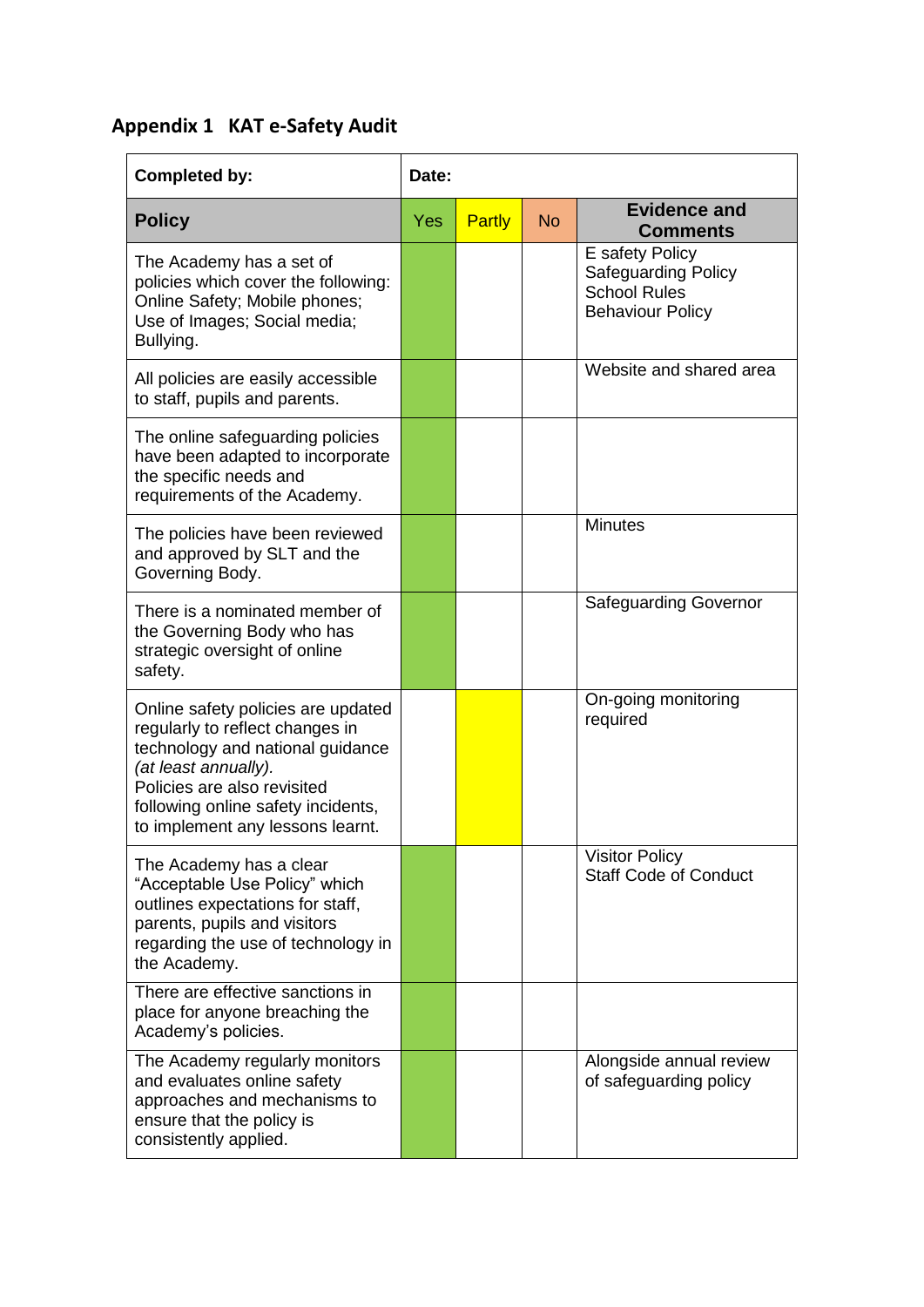| <b>Responding to incidents</b>                                                                                                                                                                                                                              | Yes | Partly | <b>No</b> | <b>Evidence and</b><br><b>Comments</b>  |
|-------------------------------------------------------------------------------------------------------------------------------------------------------------------------------------------------------------------------------------------------------------|-----|--------|-----------|-----------------------------------------|
| Online safety is clearly identified<br>as a safeguarding issue and<br>concerns are managed in the<br>same manner as other<br>safeguarding issues.                                                                                                           |     |        |           |                                         |
| The DSL takes primary<br>responsibility for online safety<br>concerns that occur in the school.                                                                                                                                                             |     |        |           |                                         |
| There are clear reporting<br>mechanisms for pupils,<br>parents/carers and staff, who<br>have online safeguarding<br>concerns.                                                                                                                               |     |        |           | Pastoral system<br>My Concern reporting |
| There are specific procedures for<br>responding to incidents of peer-<br>on-peer abuse, including; Youth<br><b>Produced Sexual Imagery</b><br>(sexting) and cyber-bullying; in<br>accordance with expectations in<br>Keeping Children Safe in<br>Education. |     |        |           | <b>Safeguarding Policy</b>              |
| All members of the community<br>are aware of the process for<br>reporting concerns; all online<br>safety incidents are passed to the<br>DSL and/or Headteacher (in<br>cases of allegations against staff).                                                  |     |        |           |                                         |
| There are well developed<br>strategies in place to ensure<br>pupils feel safe and confident to<br>report concerns, such as telling<br>an adult if something online<br>makes them feel worried, upset or<br>uncomfortable.                                   |     |        |           |                                         |
| Online safety incidents are<br>recorded and monitored by the<br>DSL.                                                                                                                                                                                        |     |        |           |                                         |
| Appropriate steps are taken to<br>identify and protect vulnerable<br>members of the community such<br>as: looked after children, pupils<br>with special educational needs or<br>disabilities.                                                               |     |        |           |                                         |
| All members of the wider<br>community are aware of the                                                                                                                                                                                                      |     |        |           |                                         |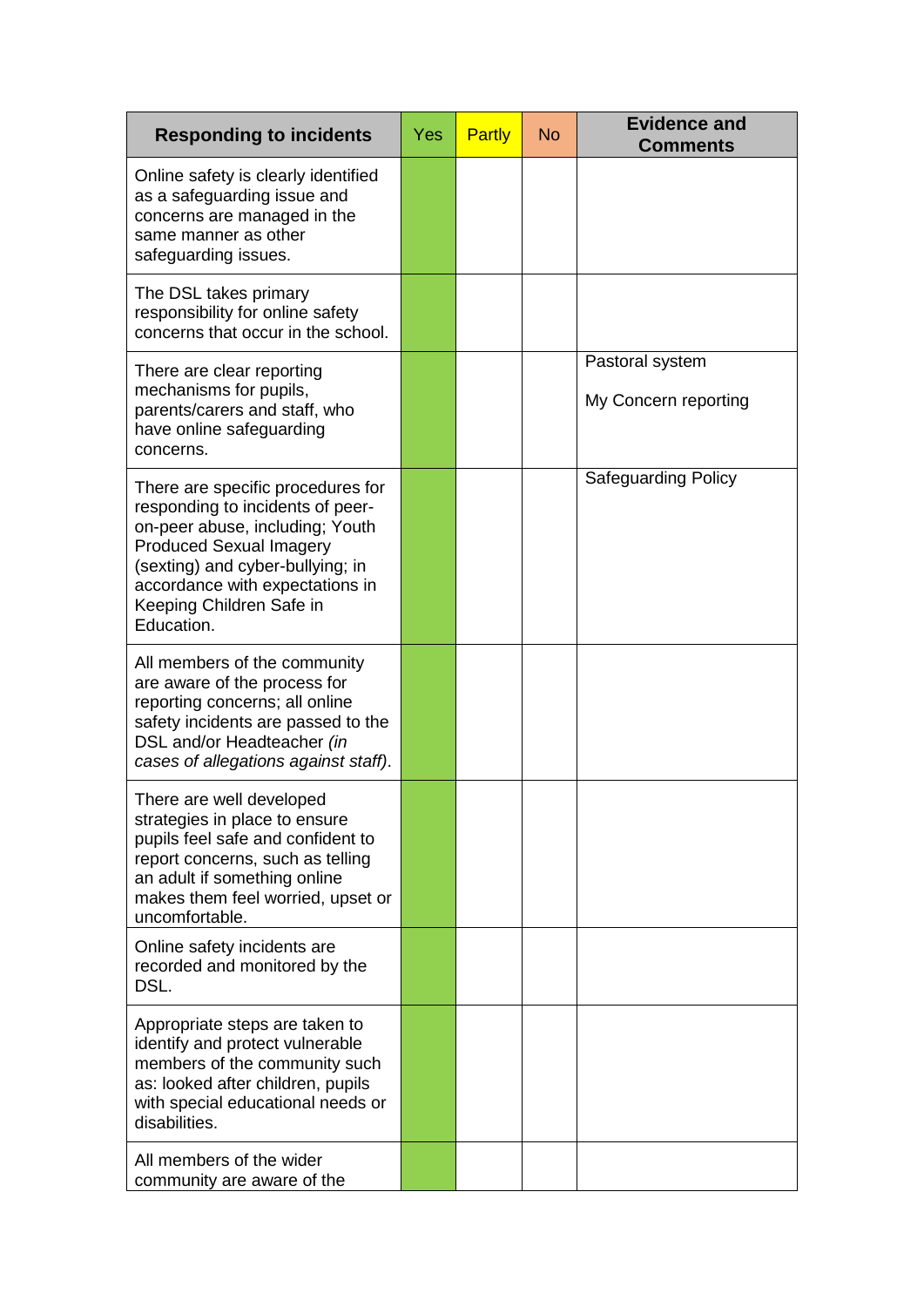| process for reporting escalating<br>concerns externally; all staff<br>understand the Academy's  |  |  |
|-------------------------------------------------------------------------------------------------|--|--|
| whistleblowing procedure if they<br>feel their concerns are not being<br>managed appropriately. |  |  |

| <b>Infrastructure</b>                                                                                                                                                                                                                                                                        | Yes | Partly | <b>No</b> | <b>Evidence and</b><br><b>Comments</b> |
|----------------------------------------------------------------------------------------------------------------------------------------------------------------------------------------------------------------------------------------------------------------------------------------------|-----|--------|-----------|----------------------------------------|
| Access to the internet and<br>Academy's network is secure.                                                                                                                                                                                                                                   |     |        |           |                                        |
| The Academy uses an<br>appropriate internet service<br>provider and implements<br>appropriate filtering and<br>monitoring.                                                                                                                                                                   |     |        |           |                                        |
| The use of Academy owned<br>devices is monitored and there<br>are robust procedures in place for<br>responding to any concerns that<br>are identified, in accordance with<br>KCSIE 2018 and Prevent Duty.                                                                                    |     |        |           |                                        |
| Personal data is managed<br>securely online, in accordance<br>with the statutory requirements of<br>the GDPR 2018.<br>All staff have due regard for data<br>protection and understand the<br>impact of data security. E.g.<br>Written parental consent for<br>photos, encrypted emails, etc. |     |        |           |                                        |
| The Academy provides dedicated<br>devices for taking photographs<br>and making/receiving business<br>communications e.g. emails,<br>phone calls, etc.                                                                                                                                        |     |        |           |                                        |
| Members of staff do not use<br>personal devices for business<br>related activity. Emails, calls and<br>other business related activity<br>(such as official social<br>networking) is done using the<br>Academy's dedicated devices.                                                          |     |        |           |                                        |
| All technology, apps and devices<br>are subject to strict risk<br>assessments prior to being<br>introduced to pupils.                                                                                                                                                                        |     |        |           |                                        |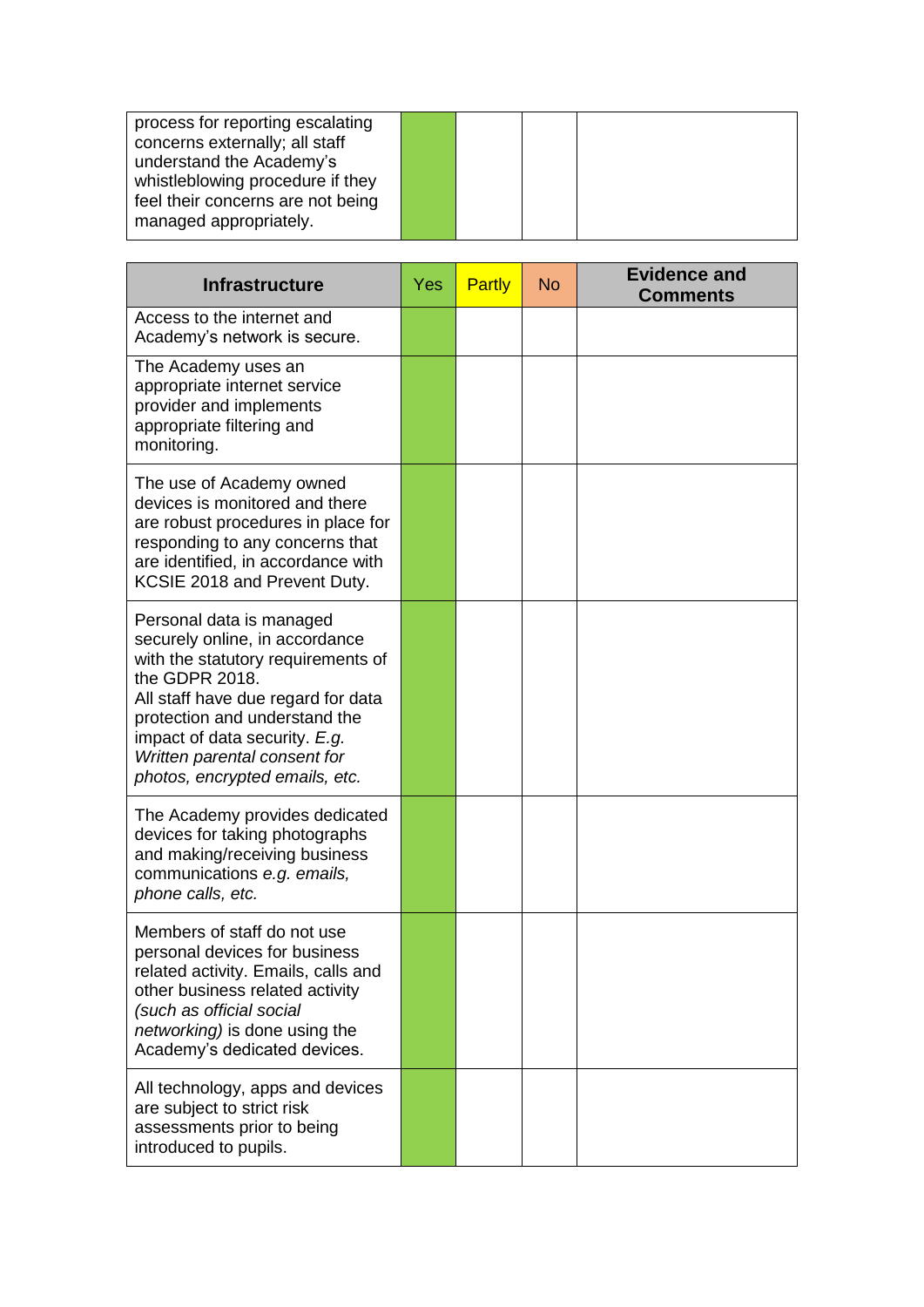| Photographs or videos taken by<br>the Academy are only shared in<br>accordance with the Academy's<br>Image Use Policy. |  |
|------------------------------------------------------------------------------------------------------------------------|--|
|------------------------------------------------------------------------------------------------------------------------|--|

| <b>Education and Training</b>                                                                                                                                                                                                                                                    | Yes | Partly | <b>No</b> | <b>Evidence and</b><br><b>Comments</b>                              |
|----------------------------------------------------------------------------------------------------------------------------------------------------------------------------------------------------------------------------------------------------------------------------------|-----|--------|-----------|---------------------------------------------------------------------|
| All members of staff (including<br>support staff) receive regular and<br>up-to-date online safety training.<br>(This is either stand-alone or<br>incorporated within general<br>safeguarding training).                                                                          |     |        |           |                                                                     |
| The DSL has attended<br>appropriate online<br>safety/safeguarding training to<br>ensure they have a higher level of<br>knowledge regarding online<br>safety issues.                                                                                                              |     |        |           |                                                                     |
| Members of staff receive regular<br>updates regarding changes to<br>policy and guidance or emerging<br>online safety concerns.                                                                                                                                                   |     |        |           |                                                                     |
| Staff induction training includes<br>explicit reference to online safety,<br>with regards to professional<br>conduct and online reputation.                                                                                                                                      |     |        |           | Code of Conduct                                                     |
| Staff role-model positive<br>behaviours online by maintaining<br>clear professional boundaries<br>with parents and pupils.<br>I.e. keeping social network<br>accounts private and not<br>accepting pupils/parents as<br>'friends'.                                               |     |        |           | Code of Conduct                                                     |
| Pupils receive age appropriate,<br>progressive and embedded online<br>safety education throughout the<br>curriculum.                                                                                                                                                             |     |        |           |                                                                     |
| Pupils who are considered to be<br>at increased risk online (such as<br>children in care, children with<br>SEND, children experiencing loss<br>or trauma or children with mental<br>health concerns) are provided<br>with targeted or differentiated<br>online safety education. |     |        |           | Informally as identified<br>consider methods of<br>differentiating. |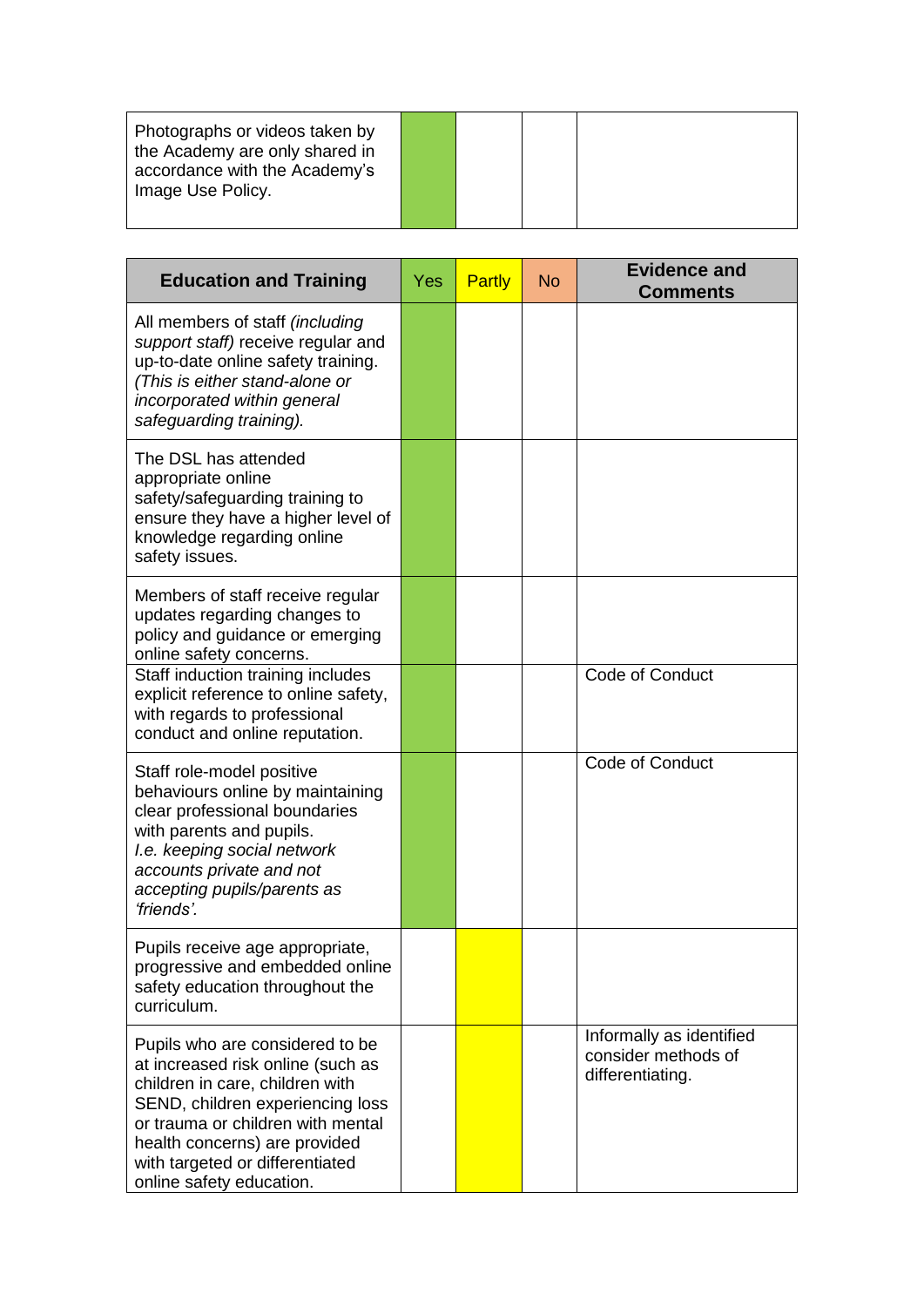| The Academy has considered a<br>range of strategies to support<br>pupils in developing their own<br>understanding of online safety<br>and how to keep themselves and<br>others safe. For example, peer<br>education.       |  |                                             |
|----------------------------------------------------------------------------------------------------------------------------------------------------------------------------------------------------------------------------|--|---------------------------------------------|
| The Academy engages with local<br>and national events to promote<br>positive online behaviour, e.g.<br>Safer internet day and Anti-<br>bullying week.                                                                      |  | Needs to be embedded in<br>the calendar     |
| The Academy actively works to<br>engage parents in their children's<br>online safety education and<br>signposts to support outside the<br>Academy.                                                                         |  | Opportunity for more to be<br>put in place. |
| The Academy website includes<br>online safety advice for pupils and<br>parents and links to other<br>organisations. There are also<br>links to relevant online<br>safeguarding policies and contact<br>details of the DSL. |  |                                             |
| The Academy offers training and<br>support for parents and carers to<br>ensure they understand online<br>safety risks and their roles in<br>safeguarding their children at<br>home.                                        |  | Information available via<br>the website    |